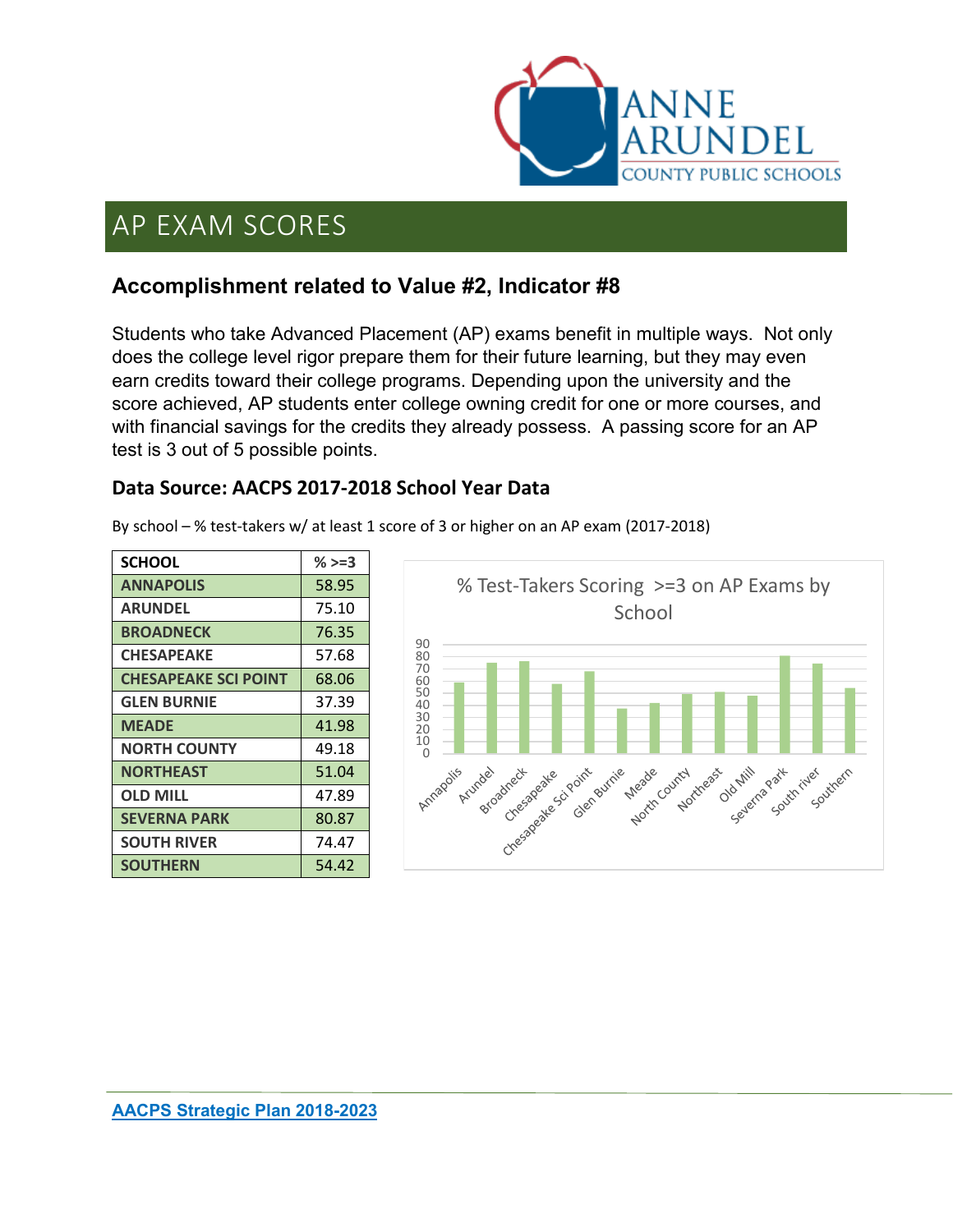

By District – % test-takers scoring at least a 3 or higher by AP course (2017-2018)

| <b>AP COURSE</b>              | $%>=3$ |
|-------------------------------|--------|
| <b>ART HISTORY</b>            | 58.95  |
| <b>BIOLOGY</b>                | 62.00  |
| <b>CALCULUS AB</b>            | 52.54  |
| <b>CALCULUS BC</b>            | 76.84  |
| <b>CHEMISTRY</b>              | 36.60  |
| <b>COMPUTER SCI A</b>         | 57.02  |
| <b>ECONOMICS: MACRO</b>       | 47.32  |
| <b>ECONOMICS: MICRO</b>       | 64.08  |
| <b>ENGLISH LANG/COMP</b>      | 60.84  |
| <b>ENGLISH LIT/COMP</b>       | 49.06  |
| <b>ENVIRONMENTAL SCI</b>      | 51.23  |
| <b>FRENCH LANG</b>            | 71.43  |
| <b>GOVT &amp; POL: COMP</b>   | 75.00  |
| GOVT & POL: U.S.              | 57.69  |
| <b>HISTORY: EUROPEAN</b>      | 71.25  |
| <b>HISTORY: U.S.</b>          | 62.24  |
| <b>HISTORY: WORLD</b>         | 69.14  |
| <b>HUMAN GEOGRAPHY</b>        | 66.01  |
| <b>MUSIC THEORY</b>           | 65.48  |
| <b>PHYSICS 1 EXAM</b>         | 46.26  |
| <b>PHYSICS 2 EXAM</b>         | 70.97  |
| <b>PHYSICS C: E&amp;M</b>     | 76.36  |
| <b>PHYSICS C: MECH</b>        | 83.05  |
| <b>PSYCHOLOGY</b>             | 65.55  |
| <b>SPANISH LANG</b>           | 76.30  |
| <b>SPANISH LIT</b>            | 100.00 |
| <b>STATISTICS</b>             | 53.38  |
| <b>STUDIO ART: 2-D DESIGN</b> | 89.87  |
| <b>STUDIO ART: 3-D DESIGN</b> | 37.50  |
| <b>STUDIO ART: DRAWING</b>    | 89.61  |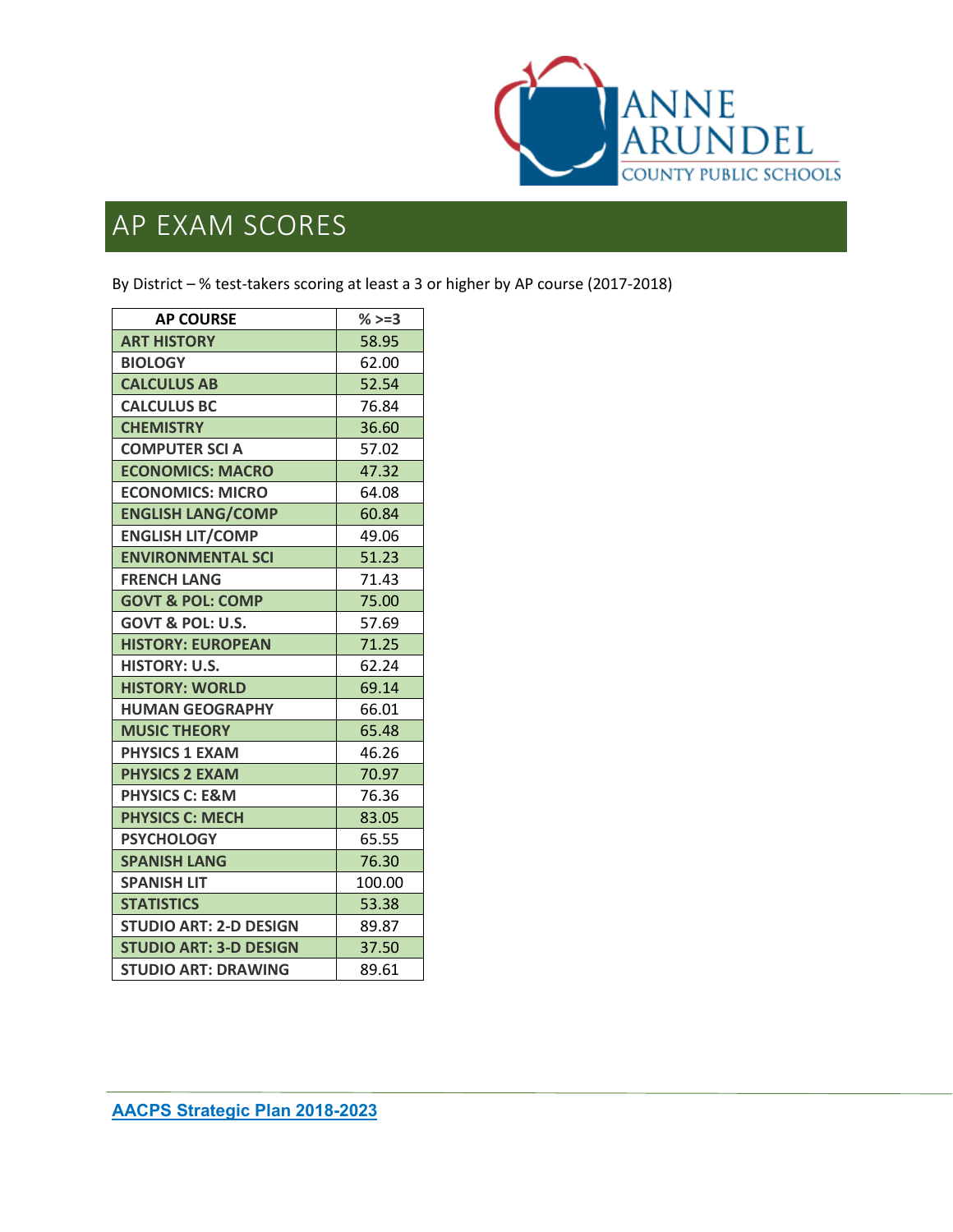



Over the past decade, AACPS has seen a significant increase in the number of students enrolled in AP courses, extending the opportunities for rigorous learning to a more diverse population. Students, including those from underrepresented student groups, who take challenging courses for the first time, may benefit from the experience even though they may not score a 3 or higher on an AP test. AP teachers continue to grow their own capacity as instructors so that even first-time test takers earn higher AP test scores.

#### **Highlights of our AP test data by content area:**

Overall, AACPS students took AP courses and associated tests in 30 AP areas/courses offered by the College Board in the 2017-18 school year. In 19 of these courses, 60% of the students who sat for the AP test earn a score of "3" or higher. In 28 of the 30 AP courses 40% of the students who sat for the AP test earned a score of "3" or higher.

We are working hard to increase student success in our AP courses and on the associated exams. We are focused on teacher professional development, student study groups, AP course study guides, AP writing support seminars, and AP tutoring sessions as strategies to move our students' success to higher levels.